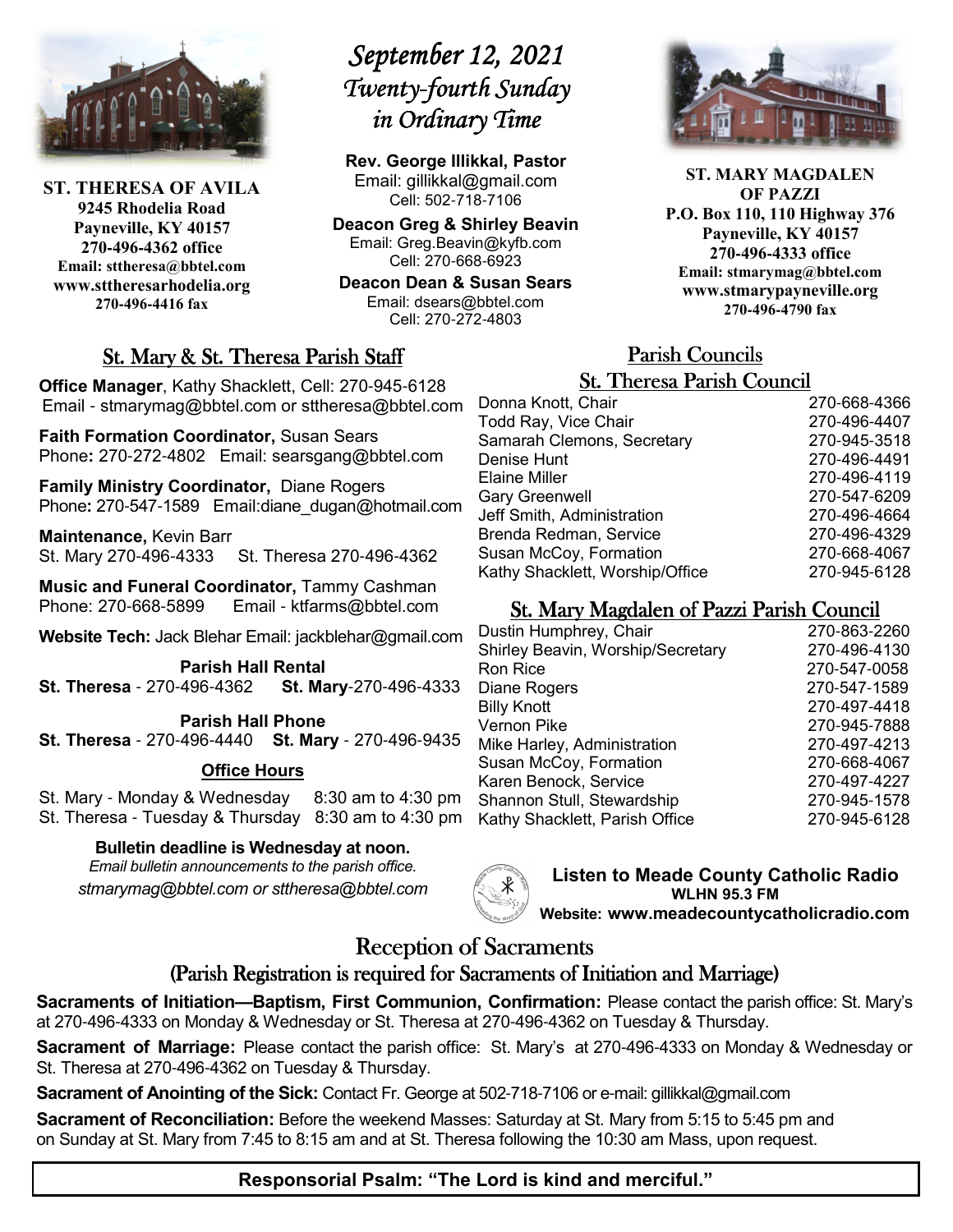#### **Ministers for September 19 at St. Mary**

# **Lectors**

**Sun 8:30 am** Vernon Pike & Michelle Yokie

At this time we will not be scheduling Eucharistic Ministers or Altar Servers.

#### **Fatima Statue**



September 12 - Margaret Mullins

September 19 - Ann Padgett

#### **St. Mary Friday Bingo September 17, 2021**



Manager: Jennifer Woolfolk, Workers: volunteers needed

#### **VOLUNTEERS NEEDED!!!!**

Bingo will is Friday, September 10th. Volunteers are needed to sell pull tabs and concessions. The proceeds from bingo each year, help meet the budget. We earn approximately \$800- \$1,000 per week from bingo. If you can help, come to St. Mary Parish Hall on Friday at 6:00 p.m. and talk to the bingo manager. Bingo starts at 7:00 p.m.



# Weekend Mass Schedule

**Saturday, 6:00 pm at St. Theresa (July through December)**  6:00 pm at St. Mary (January through June)

**Sunday, 8:30 am at St. Mary Sunday, 10:30 am at St. Theresa**

**Ministers for September 18th & 19th at St. Theresa Lector Sat 6:00 pm** Susan Sears **Sun 10:30 am** Chris Brown

**Wednesday, September 15th** At this time we will not be scheduling Eucharistic Ministers or Altar Servers.

### **Fatima Statue**

September 12 - Ralph & Elaine Miller

September 19 - Millie Smith

## **St. Mary Magdalen of Pazzi Church Mass Intentions for the Week**

Monday8:30 a.m. Larry Greenwell + Wednesday 6:30 p.m. John Hellhake + **Sunday 8:30 a.m**. Mickey Chism +

# **St. Theresa Church Mass Intentions for the Week** Tuesday 8:30 a.m. Lawrence Pike, Ralph, Margaret, James & Wade Kullman + Thursday 8:30 a.m. Deceased of John & Viola Elder Family + **Saturday 6:00 p.m.** Ethel Hartlage + **Sunday 10:30 a.m.** St. Theresa & St. Mary Parishioners

# Stewardship of Treasure

| St. Mary Weekly goal                   | 3,684.00 |
|----------------------------------------|----------|
| <b>September 5 collection</b>          | 3,194.00 |
| OVER/ <b>UNDER</b> minimum weekly goal | 490.00   |
| <b>Catholic Higher Education</b>       | 10.00    |
| <b>Cemetery Fund</b>                   | 10.00    |
| <b>St. Theresa Weekly Goal</b>         | 3.076.00 |
| September 5 collection                 | 3,308.00 |
| <b>OVER/UNDER minimum weekly goal</b>  | 232.00   |

*Thank you for your stewardship sacrifice… it IS appreciated!*

# What's Happening This Week

**Sunday, September 12th** *8:30 am Mass at St. Mary 10:30 am Mass at St. Theresa 1:00 to 4:00 pm Feed My Lambs Farmer's Market at St. Mary Hall* 

**Monday, September 13th** *8:30 am Mass at St. Mary 9am*-*1pm, 5pm*-*8pm Eucharistic Adoration at St. Mary*

**Tuesday, September 14th** *8:30 am Mass at St. Theresa 6:30 pm Bible Study at St. Theresa Convent*

*6:30 pm Mass at St. Mary 6:30 pm Religious Ed. Classes* 

**Thursday, September 16th** *8:30 am Mass at St. Theresa*

**Friday, September 17th** *7:00 pm St. Mary Bingo*

**Saturday, September 18th** *7:30 am Men's Prayer Group at St. Mary Gathering Space 6:00 pm Mass at St. Theresa*

**Sunday, September 19th** *8:30 am Mass at St. Mary 10:30 am Mass at St. Theresa*

### **Turkey Feast Planning Meeting Today**

The sign up sheet for the Fatima Statue is in the vestibule at St. Theresa. Sign-up for the dates of your choice to have the Fatima Statue in your home.

 There will be a Turkey Feast Planning Meeting today following the 8:30 a.m. Mass in St. Mary Gathering Space. All are invited to attend and give their thoughts.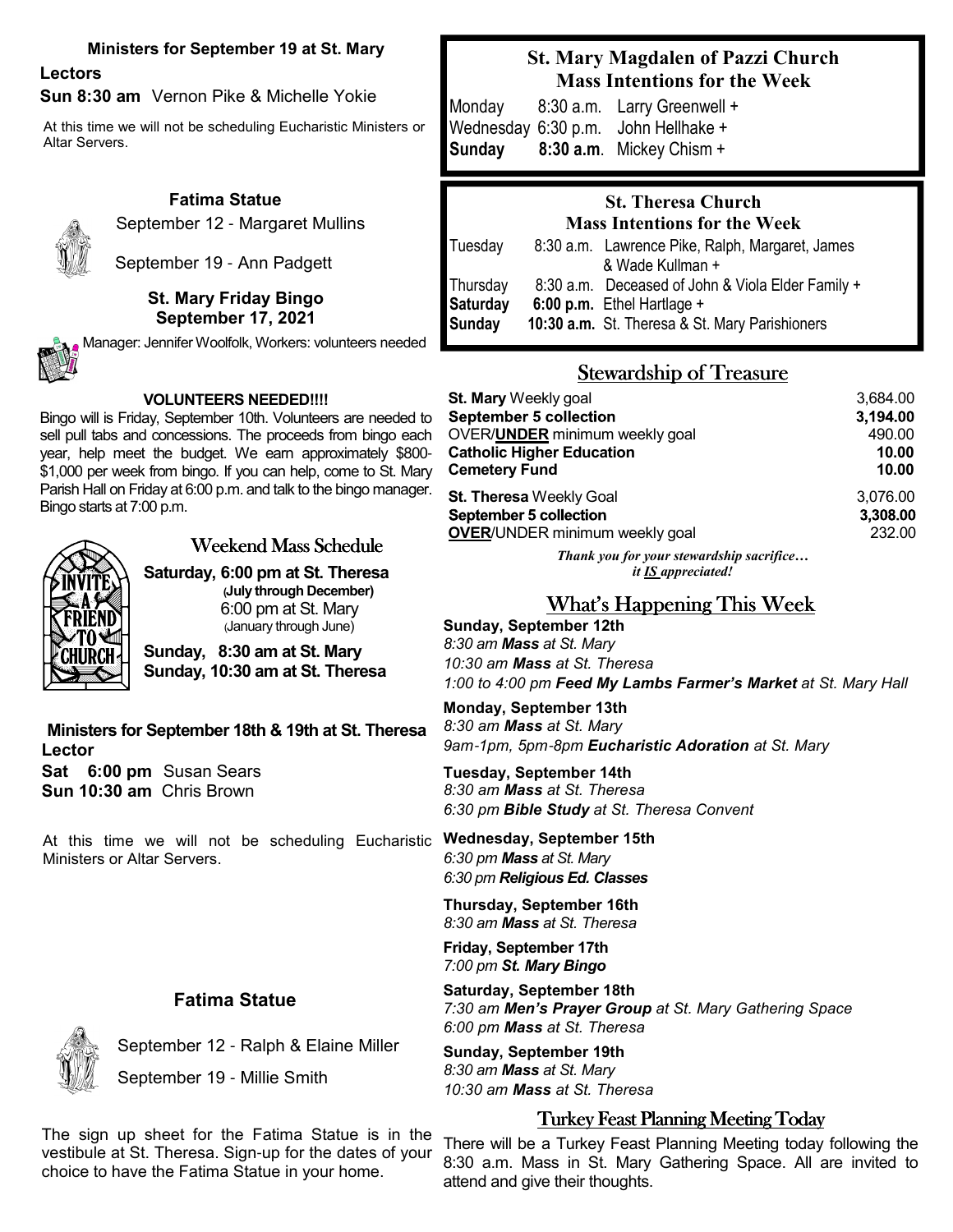## Feed My Lambs -Farmer's Market Ministry

Do you have surplus fruits and vegetables? Why not share your surplus with your fellow parishioners and community?! We are offering a **free and donation only** fruit and vegetable stand that will be available **TODAY, September 12th, from 1:00 to 4:00 p.m. at St. Mary Picnic Grounds.** This is free and for everyone.

#### Our Sympathies

Our sympathies to the family of **Frances Louise Fischer** who passed away on Tuesday, August 31st and was buried on September 11th in St. Mary Cemetery.

Our sympathies to the family of **James Alvin Barr** who passed away on Thursday, September 2nd and was buried on *Messy"* by Matthew Kelly is the book being offered this year. September 6th in St. Theresa Cemetery. Please remember them Cost to sponsor books at each parish is \$175. and all the Faithful Departed in your prayers.

#### Meade-Breck Right to Life Meeting

There will be a Meade-Breck Right To Life Meeting on Tuesday. **September 14, at 7 pm in the basement of the Farm Bureau** Office located at 878 Hillcrest Drive, Brandenburg, KY 4018. Contact Nancy Tate via ntate20@yahoo.com for additional information.

#### **Harvest Prayer Service**



Our annual Harvest Prayer Service will be Thursday, **September 16th**, at 6:30 p.m. at the Vernon and Derrick Pike Farm on Sirocco Road. Please bring a covered dish or dessert for the fellowship dinner and 1 food item and 1

personnel hygiene item that will be used to stock the blessing boxes Are you or someone you know interested in becoming at Payneville Fire House.

#### Blessing Food & Hygiene Boxes

STOCK THE There are 2 Blessing Boxes set up at Payneville Fire Dept. -1 for food items and the other for hygiene items. In order to **M** help maintain supplies in these boxes, our Service Committees will take up a special collection each month to help keep them stocked. Please bring a food and a personal hygiene item the first weekend of the month at St. Mary and the second weekend each month at St. Theresa. We know it will be a blessing to those in need, as well a blessing for those providing the items. Thank you for your help with this ministry.

#### Adult Formation Offerings

**Catechism of the Catholic Church – Jump in at any** Adul time! Each session starts at 6:30 with Wednesday **This is a media of the State State State State State Incomedia Control of The Tennish Tennish Tennish Tennish**<br>**Formation** night Mass at St Mary, followed by a 45 minute lesson in the gathering space. Schedule will follow that of the children's CCD program calendar. All adults are welcome, with a special invitation to parents. Access to an online or hard copy of the Catechism of the Catholic Church is strongly suggested. Some copies may be available to borrow.

**Book of Revelation** – Bible study, 10 sessions, starting Tuesday, October 5 at 6:30 PM at St. Theresa Convent. Registration is required. No charge, but donations gratefully from 9:00 a.m. to 1:00 p.m. and from 5:00 to 8:00 p.m. in St. accepted to help cover the cost of the workbooks. For more information, contact Susan Sears, cell: 270-272-4802 or email: searsgang@gmail.com.

#### Note of Thanks

*"We would like to thank all the parishioners of St. Mary's and St. Theresa for all their gifts, support, thoughts and prayers ATHERFTH VET MULTS incered. We would like to thank Father George, Deacon Greg and all the ladies for their help with service and meal. We all have a beautiful parish community here. Thanks!"* 

~The Edd Pike Family

#### Catholic Higher Education Collection Catholic Higher

Next weekend, our parishes will take up the annual collection for Catholic Higher Education. Catholic colleges and universities strive to form students in the spirit of faith and ATTME FOR educate them in the richness of the Catholic intellectual  $GIVING$  tradition. This collection supports the Catholic University of America as well as the two Catholic universities in our Archdiocese - Bellarmine University and Spalding University.

#### Christmas Book Sponsors

We are looking for sponsors for our Christmas Book that will be given to parishioners and guest this Christmas season. *"Life is* 

#### **Discussions**



**Meade County Catholic Radio**-**WLHN 95.3 FM** has a local talk show **"Discussions"** featuring a different guest each month. Tune in and listen! The show airs six days a week:

#### **5:00 p.m. on Mondays & Fridays 9:00 a.m. on Tuesdays and Thursdays 11:00 a.m. on Wednesdays & Saturday**

Our September show features "**Ciara's Home**" a house built on love. You can hear any past guest on You Tube. Search Meade County Catholic Radio and the monthly guests can be found.

#### R.C.I.A.

Catholic or learning more about the Catholic Faith? Would you like an opportunity to ask a few questions  $KC$ 



about the church or talk to someone who had the same questions? Are you looking for a way to develop a faith based relationship with Jesus Christ? **R**ite of **C**hristian **I**nitiation for **A**dults (RCIA) Classes will be starting soon. Please talk to Fr. George, Deacon Greg, Deacon Dean or call the parish office if you are interested in attending RCIA. **R**ite of **C**hristian **I**nitiation for **C**hildren (RCIC) is also available for children age 8 & older that are interested in receiving the Sacrament of Baptism.

#### Children's Church - Volunteers Needed



Volunteers are needed for Children's Church at St. Theresa & St. Mary Churches during the weekend Church Illienes a of their streams sheet<br>Masses. Volunteers have a full-color lesson sheet available that explains the Sunday Gospel to pre-school through 2nd

grade children that includes age-appropriate games and activities to make teaching fun. Volunteers will have to attend a Safe Environment Training and get a background check. If you are interested in helping with Children's Church, please contact Susan Sears.

## Holy Hour of Eucharistic Adoration

*What are some benefits of a Holy Hour of Eucharistic Adoration?* Eucharistic Adoration is held each Monday Mary Church. Everyone that spends time in adoration of Jesus in the Sacrament of the Holy Eucharist develops a

personal relationship with Jesus, and grows in love and holiness. Quiet time with the Lord in adoration enables people to listen and recognize His voice as He speaks to their hearts. Many of the faithful who attend adoration report various miracles and healings. Parish communities experience increased Mass attendance, service of others, unity, conversions, the return of fallen away Catholics, as well as vocations to the priesthood and religious life. Come join us in Adoration to our Lord, Jesus Christ!